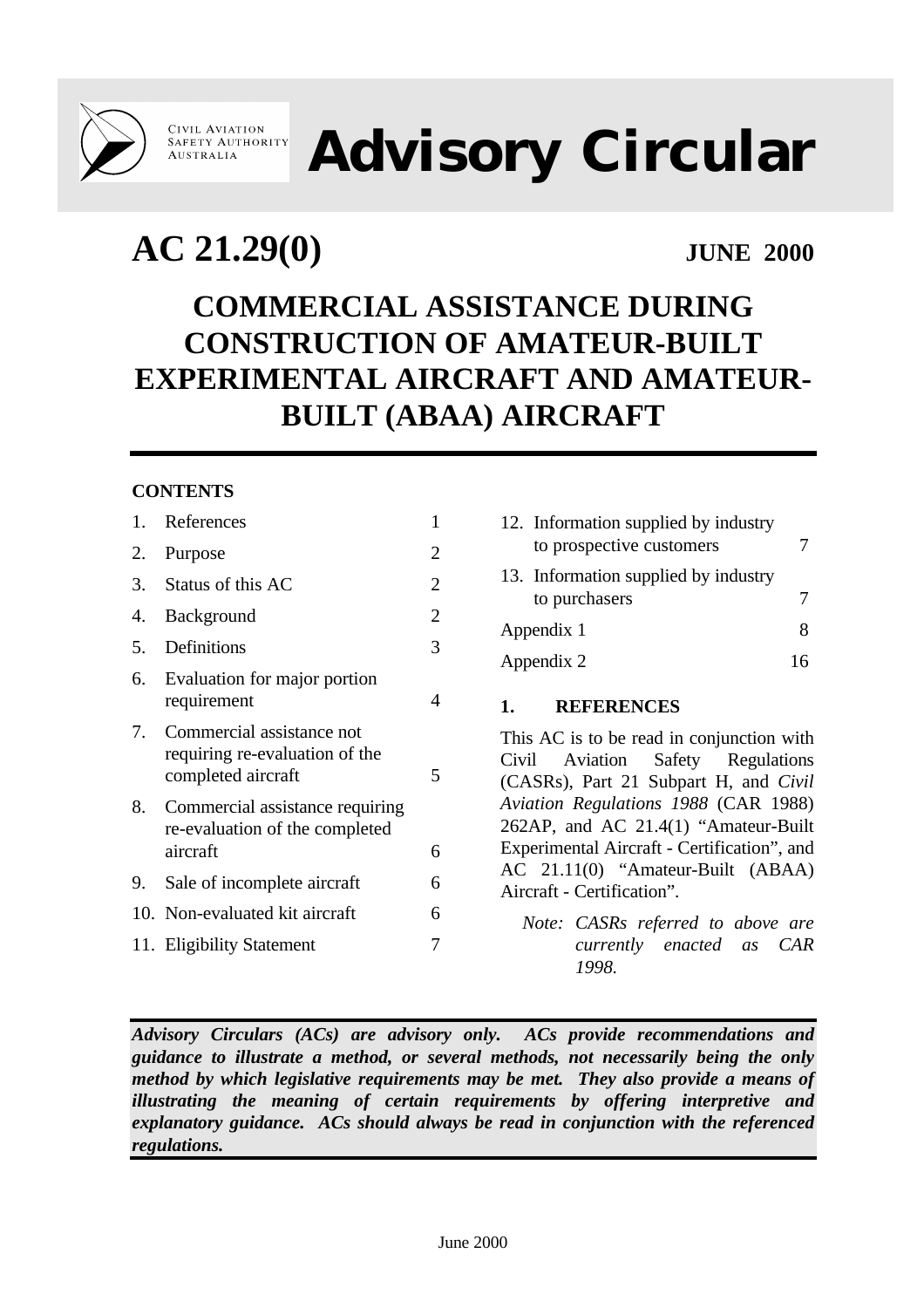#### **2. PURPOSE**

This AC gives guidance as to the interpretation and determination of the major portion requirement for persons involved in the construction of amateur-built aircraft, the manufacture of kits designed to be assembled into aircraft by amateur-builders, builders of aircraft fabricated from plans for certification as amateur-built and persons providing assistance to amateur builders.

#### **3. STATUS OF THIS AC**

This is the first AC to be written on the subject.

#### **4. BACKGROUND**

**4.1** CASR 21.191(g) provides for the issue of Experimental Certificates for the operation of amateur-built experimental aircraft. An Experimental Certificate is a Special Certificate of Airworthiness (CoA) (reference CASR 21.175). Special CoAs issued under CASR 21.190 provide for the operation of amateur-built (ABAA) aircraft (where ABAA means Amateur-Built Aircraft Acceptance under Civil Aviation Order CAO 101.28 or CASR 21.190). An amateur-built aircraft is defined as an aircraft, the MAJOR PORTION of which has been FABRICATED AND ASSEMBLED BY PERSONS who undertook the construction project SOLELY FOR THEIR OWN EDUCATION OR RECREATION".

**4.2** This AC addresses the fabrication and assembly of amateur-built aircraft that are:

- (a) an original design of the builder;
- (b) built from purchased plans; or
- (c) built from a kit supplied by a kit manufacturer.

An acceptable method for the determination of the major portion requirement is provided in this AC to determine whether an aircraft has actually been built by the person or persons who claim amateur-built status, and not merely for commercial gain.

**4.3** Some aircraft are constructed from plans, fabricated and assembled essentially from raw materials. Others are fabricated and assembled from kits supplied by a kit manufacturer. A mere mechanical assembly of a kit would clearly not meet the intent of the major portion requirement; the builder must undertake some of the fabrication work.

**4.4** The Authority does not certificate amateur-built experimental aircraft kits, nor approve amateur-built experimental aircraft kit manufacturers. Prior to the introduction of CASR Part 21, the Authority did approve Australian kit manufacturers under regulation 30 of CAR 1988; however, this is not available to new entrants, and there is no similar provision in CASR Part 21.

**4.5** The Authority has introduced a system of evaluation of kits that, at the request of a kit manufacturer, the Authority will use to determine if a kit is capable of meeting the major portion requirement when assembled in accordance with the kit manufacturer's instructions, and without further commercial assistance, could meet the major portion requirement. This evaluation should NOT be construed as meaning the kit or the kit manufacturer is CERTIFIED, CERTIFICATED, or APPROVED by the Authority, and it is not appropriate to represent it as such. Kits supplied by an Australian manufacturer approved as a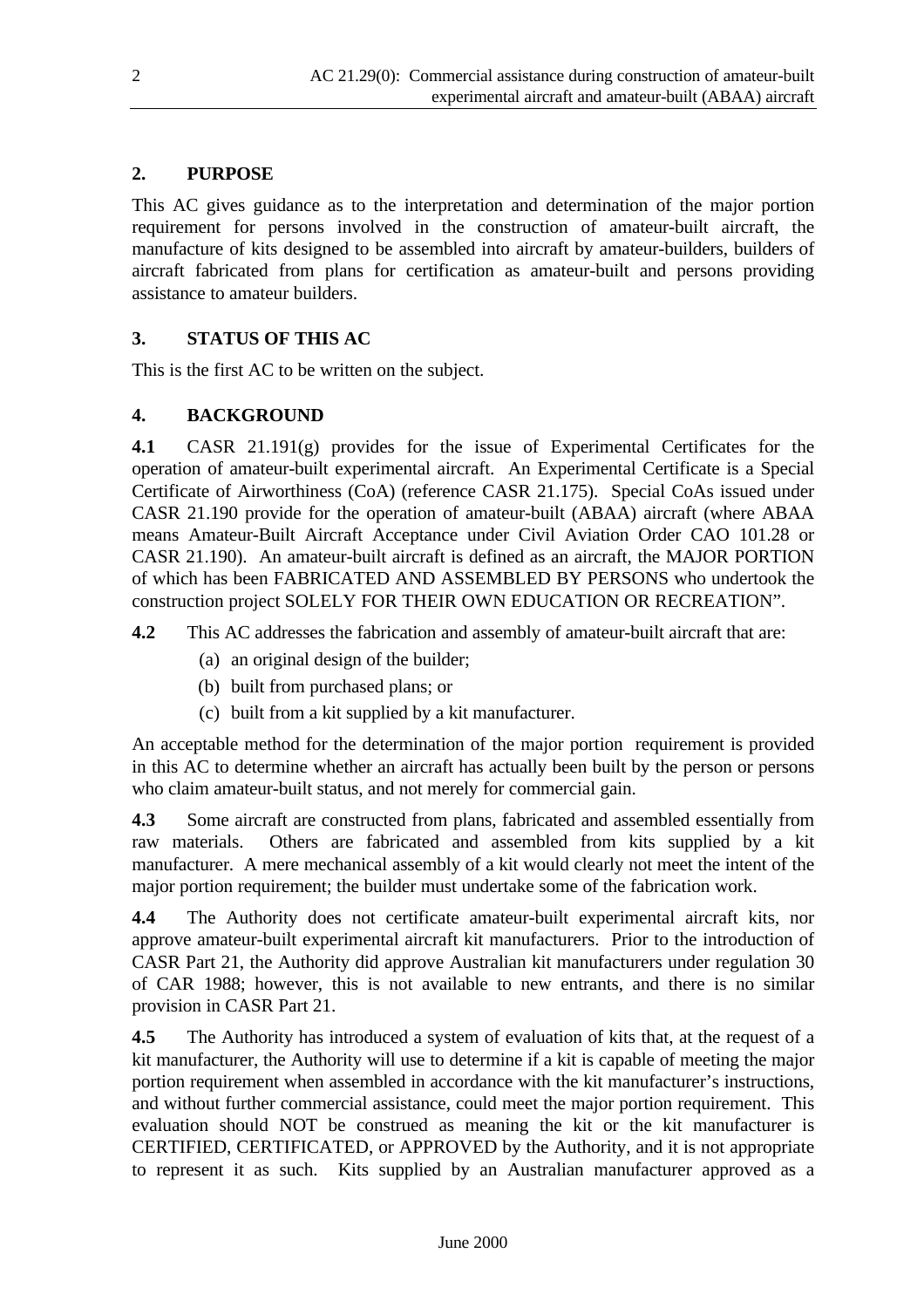Certificate of Approval holder to manufacture under regulation 30 of CAR 1988 may continue to be represented as such.

**4.6** Persons contemplating purchasing a kit are strongly advised to determine that the kit has been assessed by the Authority, or another National Airworthiness Authority (NAA) whose assessments are acceptable to CASA (such as the Federal Aviation Administration (FAA) of the USA), as capable of meeting the major portion requirement. Failure to do this could result in the completed aircraft not being eligible for amateur-built certification.

**4.7** Persons contemplating building an aircraft from purchased plans or an original aircraft of their own design should be cognizant of the major portion requirement. The completed aircraft will still be subject to a major portion assessment for eligibility as an amateur-built aircraft.

**4.8** All completed aircraft must be evaluated by an authorised person or the Authority to establish that the major portion requirement has in fact been met, prior to the issue of the Special CoA.

**4.9** For further information on the procedures associated with the construction of amateur-built aircraft refer to:

- (a) AC 21.4 Amateur-built Experimental Aircraft Certification; and
- (b) AC 21.11 Amateur-built (ABAA) Aircraft Certification

#### **5. DEFINITIONS**

As used in this Advisory Circular, the following definitions apply:

*aircraft evaluation*: the evaluation carried out for the purpose of determining if a specific amateur-built aircraft meets the major portion requirement of CASR 21.191(g) for Amateur-built Experimental Aircraft, or CAO 101.28 for Amateur-built (ABAA) Aircraft.

*commercial assistance*: assistance in the building of an amateur-built aircraft in exchange for compensation. This does not include one builder helping another.

*compensation*: payment by the amateur-builder applicant in cash, services, or other tender, to any person who provides assistance on a commercial basis in the building of an aircraft.

*checklist*: the CASA Fabrication/Assembly Operation Checklist contained in Appendix 1 of this AC, is used as an aid in determining whether a manufacturer's aircraft kit could meet the major portion requirement. It is also used for determining whether a completed aircraft is eligible for certification as an amateur-built aircraft.

*kit*: a collection of prefabricated components, parts and materials that constitute all or a part of what is required to produce a finished aircraft.

*kit-built aircraft*: this does **not** refer to amateur building; this is a primary category aircraft that meets the criteria of CASR 21.24(1)(a) and that was assembled by a person from a kit manufactured by the holder of a Production Certificate under CASR 21.184(1). The major portion requirement does not apply to such aircraft, which are eligible for an experimental certificate for the purpose of operating a kit-built aircraft under CASR 21.191(h). Further information is contained in section 16 of AC 21.4 "Amateur-built Experimental Aircraft – Certification". However, aircraft manufactured from such kits may qualify as amateur-built if the major portion requirement is met.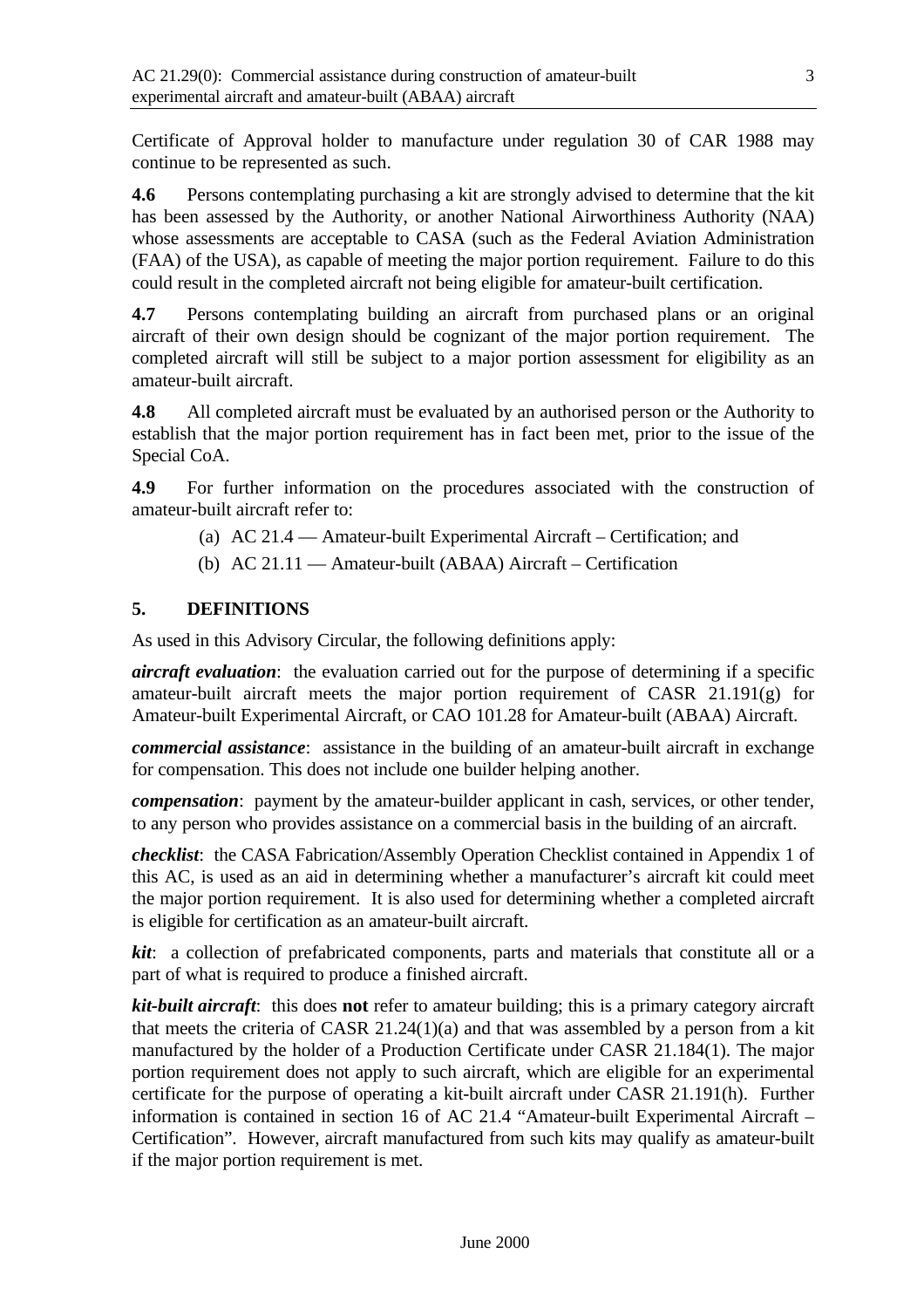*kit evaluation*: an evaluation by the Authority to determine whether an aircraft built from, and according to kit instructions, could meet the major portion requirement for amateurbuilt certification.

*letter of eligibility*: a letter provided by the Authority to an aircraft kit manufacturer advising that the aircraft kit requested to be evaluated could meet the major portion requirement.

*major portion*: as related to a Special CoA issued for the purpose of operating amateurbuilt aircraft, major portion means that when the aircraft is completed, more than 50% of the fabrication and assembly tasks have been carried out by an amateur builder or builders.

*plans-built aircraft*: an aircraft that is constructed exclusively from plans/blueprints without the aid of purchased major sub-assemblies or pre-assembled kit components. This also includes aircraft of a builder's original design.

*unacceptable commercial assistance*: any commercial assistance that reduces the work carried out by the amateur builder or builders to less than the major portion of the aircraft construction.

#### **6. EVALUATION FOR MAJOR PORTION REQUIREMENT**

#### **6.1 Initial Evaluation of Kits**

**6.1.1** Aircraft kit manufacturers requesting a kit evaluation should submit a letter to the local CASA Office. Contact details for CASA Offices are given in AC 11.1 "Advisory Circulars - Guidelines".

**6.1.2** The evaluation to determine compliance with the major portion requirement is carried out by an Airworthiness Inspector (AWI) from the CASA Office. When the kit is evaluated using the checklist in Appendix 1 as a guide and found to be able to comply with the major portion requirement, a Letter of Eligibility is sent to the kit manufacturer. The kit is then acceptable to be included in the list of eligible amateur-built aircraft kits that have been evaluated by the Authority, and contained in Appendix 2 of this AC.

**6.1.3** The purpose of the listing is to eliminate the duplication of evaluations for the major portion determination.

**6.1.4** If the kit manufacturer later offers an option or makes changes to the kit that decreases the amount of fabrication and assembly required by the builder, the manufacturer should request a new Letter of Eligibility. The kit manufacturer should provide a revised checklist and a description of the option or change to the Authority with drawings and or photographs as necessary. If the Authority determines that the revised kit still meets the major portion requirement, the Authority will issue a new Letter of Eligibility for the amended checklist without conducting a physical inspection or complete re-evaluation of the kit. If the Authority determines that the option or change was of sufficient magnitude, a physical inspection and re-evaluation of the kit will be carried out.

#### **6.2 Evaluation of Completed Kit Aircraft**

**6.2.1** When an aircraft has been constructed from an eligible kit, and no further commercial assistance was used, a further major portion determination will not be required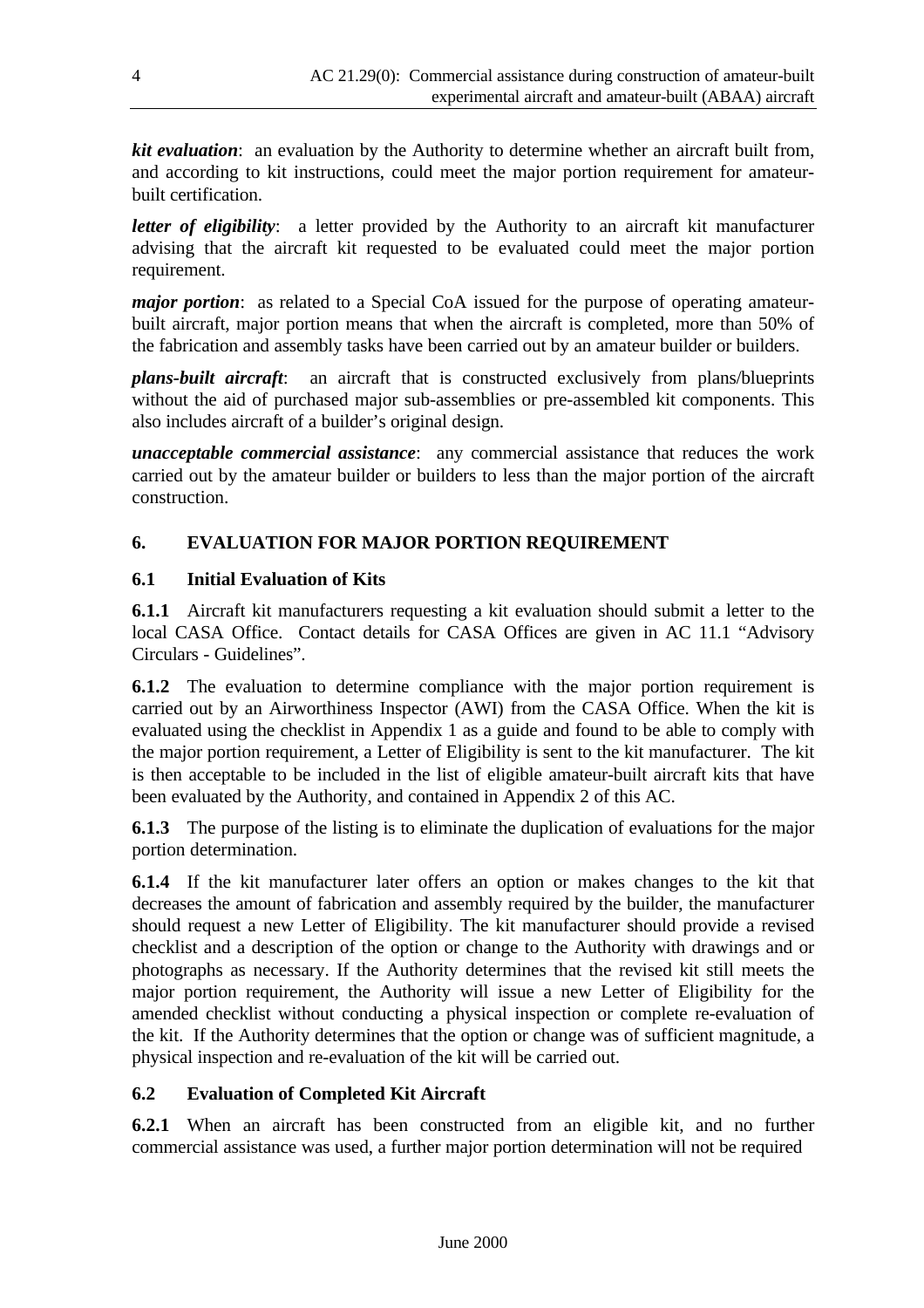**6.2.2** A re-evaluation for compliance with the major portion requirement will be required if:

- (a) the aircraft was built using some prefabricated major components that are readily available from aircraft parts suppliers;
- (b) the aircraft was built using some salvaged or used sections from type certificated aircraft;
- (c) the aircraft was built from a kit for which there has not been a prior assessment for eligibility for amateur-built certification; or
- (d) the aircraft was built from a kit that had been changed by the kit manufacturer after the date of eligibility had been established.

#### **6.3 Evaluation of plans-built aircraft**

**6.3.1** During final inspection for issue of a Special CoA, a plans-built aircraft must be evaluated for compliance with the major portion requirement. Where the builder's records, data, and signed CASA Form 727 "Eligibility Statement – Amateur-Built Aircraft" provide evidence that the builder fabricated and assembled the major portion of the aircraft, the use of the checklist in Appendix 1 is not necessary. In all other cases, the checklist should be used.

**6.3.2** A person may provide commercial assistance to a builder of a plans-built aircraft or non-evaluated kit. This assistance or task must be listed in the KIT MANUFACTURER column on the checklist when the completed aircraft is presented for evaluation/certification to the authorised person or the CASA AWI.

**6.3.3** If the builder intends to utilise commercial assistance, the checklist can be submitted to the authorised person or the Authority prior to construction, listing the tasks or processes for which the commercial assistance is proposed. It should also show the intended fabrication and assembly tasks the builder is to perform. On the basis of this preconstruction checklist, a builder of a plans-built aircraft should be able to obtain an evaluation in writing from the authorised person or the Authority of the effect that the proposed commercial assistance will have on the major portion requirement for the completed aircraft.

**6.3.4** Factors which will affect the evaluation for compliance with the major portion requirement include:

- (a) using some prefabricated major components that are readily available from aircraft parts suppliers; and
- (b) using some salvaged or used sections from type certificated aircraft.

#### **7. COMMERCIAL ASSISTANCE NOT REQUIRING RE-EVALUATION OF THE COMPLETED AIRCRAFT**

**7.1** Commercial instructional assistance may be obtained by the amateur builder in the fabrication or assembly of specific parts and in the completion of certain tasks or processes involved in the construction of the aircraft. During all instructional activity, the amateur builder must be present to accomplish the instructional tasks and must accomplish all subsequent fabrication and assembly of parts for which instruction is being given. Tasks completed by the amateur-builder would be identified on the checklist under AMATEUR or in the assembly manual. For example, assume fabrication of the wing ribs is listed on the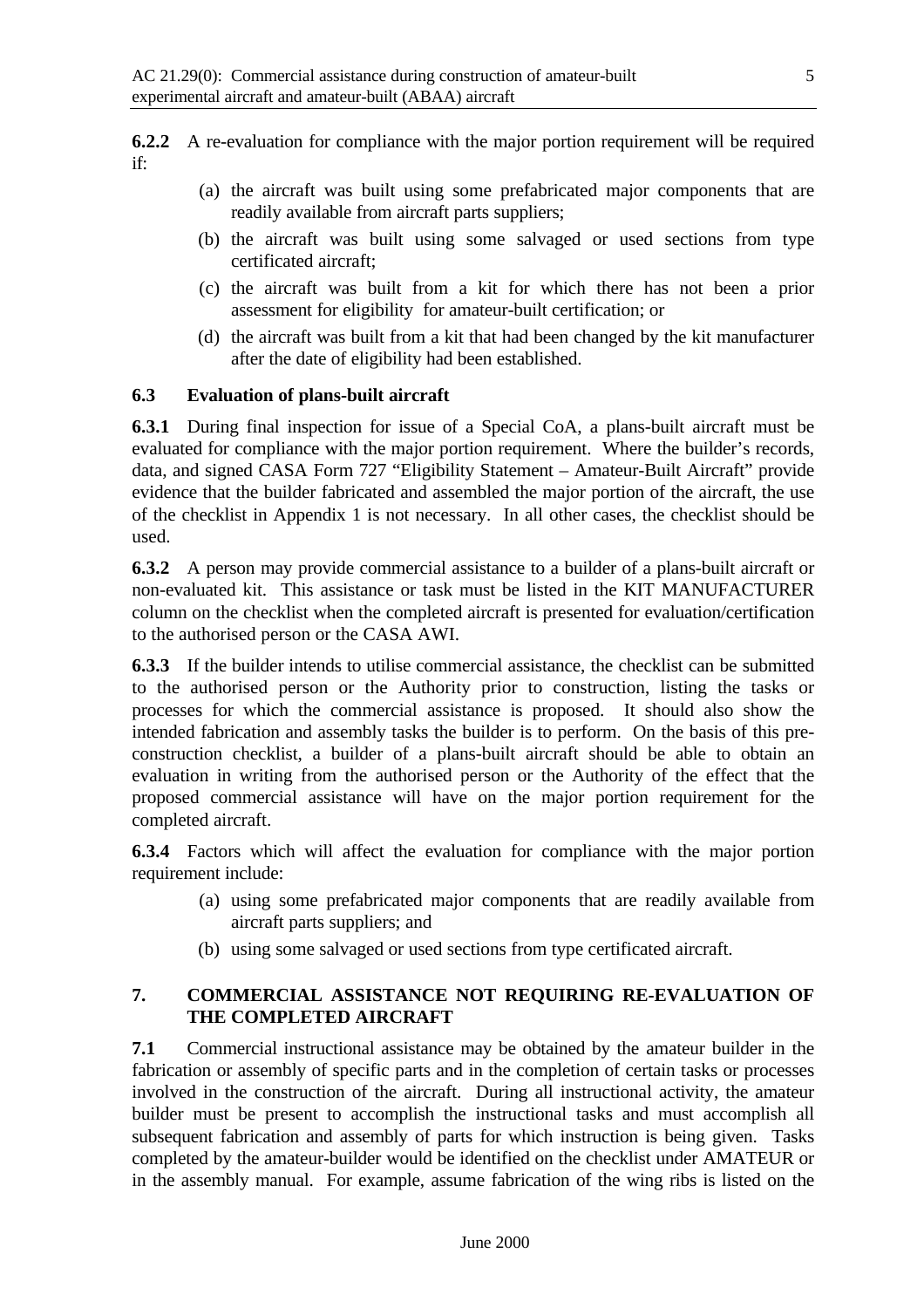checklist or in the assembly manual as a task to be completed by the amateur-builder. Instructional activity could be provided to build the first few ribs with the remainder to be completed by the amateur-builder.

**7.2** Commercial assistance may be obtained for non-checklist items on a kit that has been evaluated by the Authority. A non-checklist item is a task or process that is not listed in the checklist. These items also include painting and the installation of interior upholstery or avionics. Such a task or process would not be required to be personally completed by the amateur-builder for the aircraft to be eligible for amateur-built certification.

**7.3** The amateur builder is not expected to have fabricated every component that makes up the completed aircraft. Non-checklist items include the fabrication of engines, propellers, wheels and brake assemblies, and standard aircraft hardware. However, if the installation of these items is checked in the AMATEUR column on the checklist, they must be accomplished by the builder.

#### **8. COMMERCIAL ASSISTANCE REQUIRING RE-EVALUATION OF THE COMPLETED AIRCRAFT**

For an evaluated kit, if commercial assistance is carried out on items listed in the checklist under AMATEUR, the major portion evaluation previously carried out by the Authority will be invalid for that specific aircraft project. Consequently, it may result in a complete reevaluation of the fabrication and assembly of the aircraft. This could put the amateur-built status of the aircraft in jeopardy. In other words, the aircraft will be treated as a nonevaluated kit and subject to complete evaluation by an authorised person or the Authority when presented for certification as an amateur-built aircraft.

#### **9. SALE OF INCOMPLETE AIRCRAFT**

Commercial assistance does not include the instance where an incomplete aircraft is sold to another builder and the second or subsequent builder completes the aircraft. In such a case, the work carried out by the first builder will count toward completion of the major portion by the second builder. The second or subsequent builder should obtain as much detailed information and documentation, e.g. logbooks, material receipts, photographs, etc. from the original builder as possible. This information will be helpful in the authorised person's, or the Authority's, determination for the major portion requirement of the aircraft.

#### **10. NON-EVALUATED KIT AIRCRAFT**

An aircraft constructed from a non-evaluated kit must be evaluated upon completion for compliance with the major portion requirements by an authorised person or CASA using the CASA Fabrication/Assembly Operation Checklist in Appendix 1.

#### **11. ELIGIBILITY STATEMENT**

The CASA Form No 727 "Eligibility Statement – Amateur-built Aircraft", is one of the forms required to be submitted by the applicant for a Special CoA for the purpose of operating an amateur-built aircraft. It includes sections for the builder(s) and aircraft information along with the applicant's declaration certifying that all statements and answers are complete and true. It also provides notice of the potential penalty that could be applied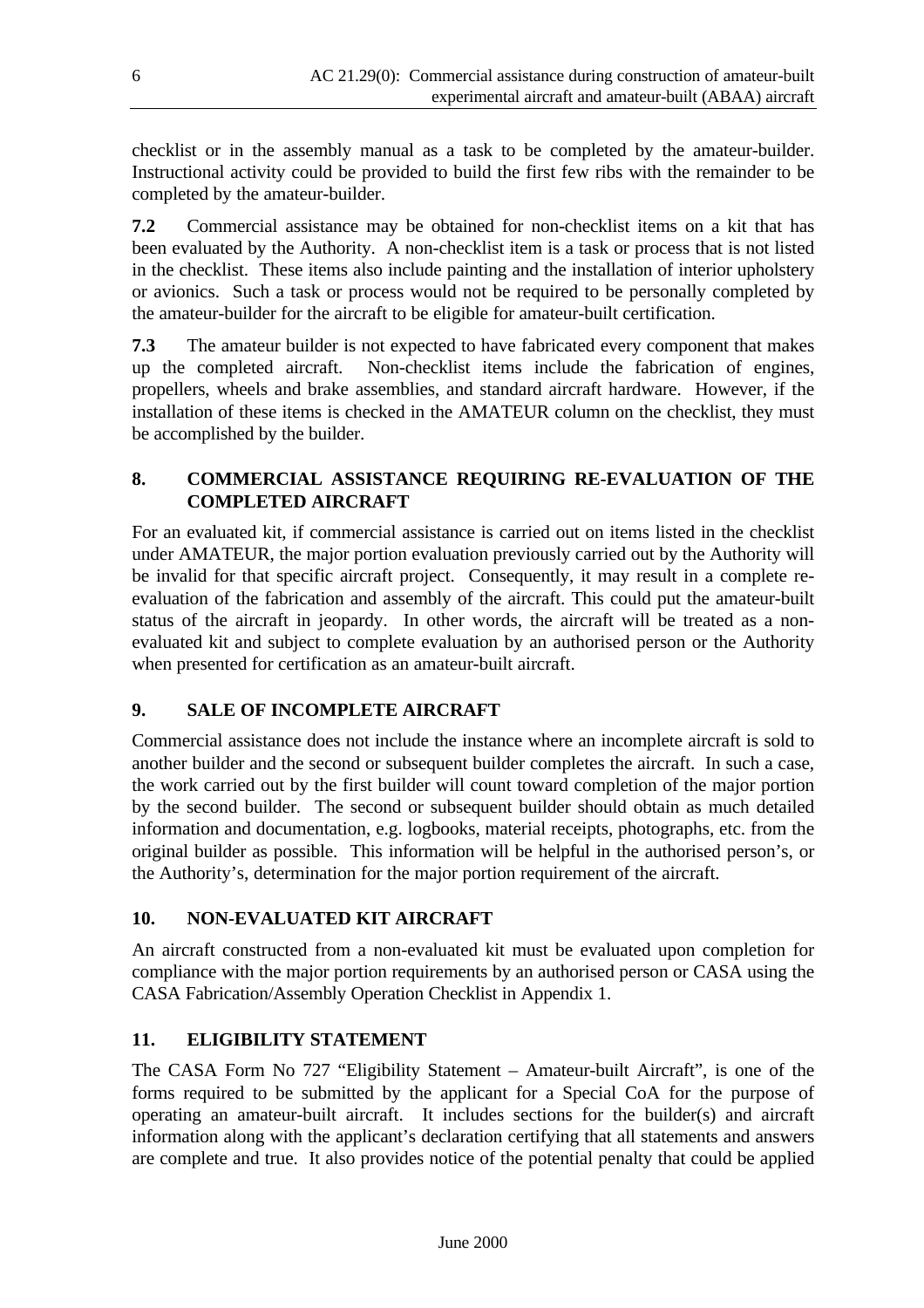if false or fraudulent statements are made. Copies of the CASA Form 727 are available from CASA Offices.

#### **12. INFORMATION SUPPLIED BY INDUSTRY TO PROSPECTIVE CUSTOMERS**

Kit manufacturers are encouraged to include in their information packages a document explaining the intent and purpose of the amateur-built requirements. Prospective customers would then be made aware of their responsibility and limitations under the Regulations. The information package should summarise the process used to determine kit eligibility and the inspection of the completed aircraft. It should also advise potential customers of the statement that they must sign certifying that they fabricated and assembled the major portion of the aircraft. Additionally, the customer should be advised of the need for and the availability of flight training, as well as the value of membership of organisations such as the Sport Aircraft Association of Australia (SAAA).

#### **13. INFORMATION SUPPLIED BY INDUSTRY TO PURCHASERS**

Kit manufacturers are encouraged to include a copy of the amateur-built Regulations and to advise the purchaser of the requirement for applicants to certify that they have fabricated and assembled the major portion of the aircraft for their own education or recreation. In addition to the aircraft assembly manual, the kit manufacturer should reference this AC regarding acceptable commercial assistance. Manufacturers should inform purchasers of the help available to them through organisations such as the SAAA.

Richard G. Yates Assistant Director Aviation Safety Standards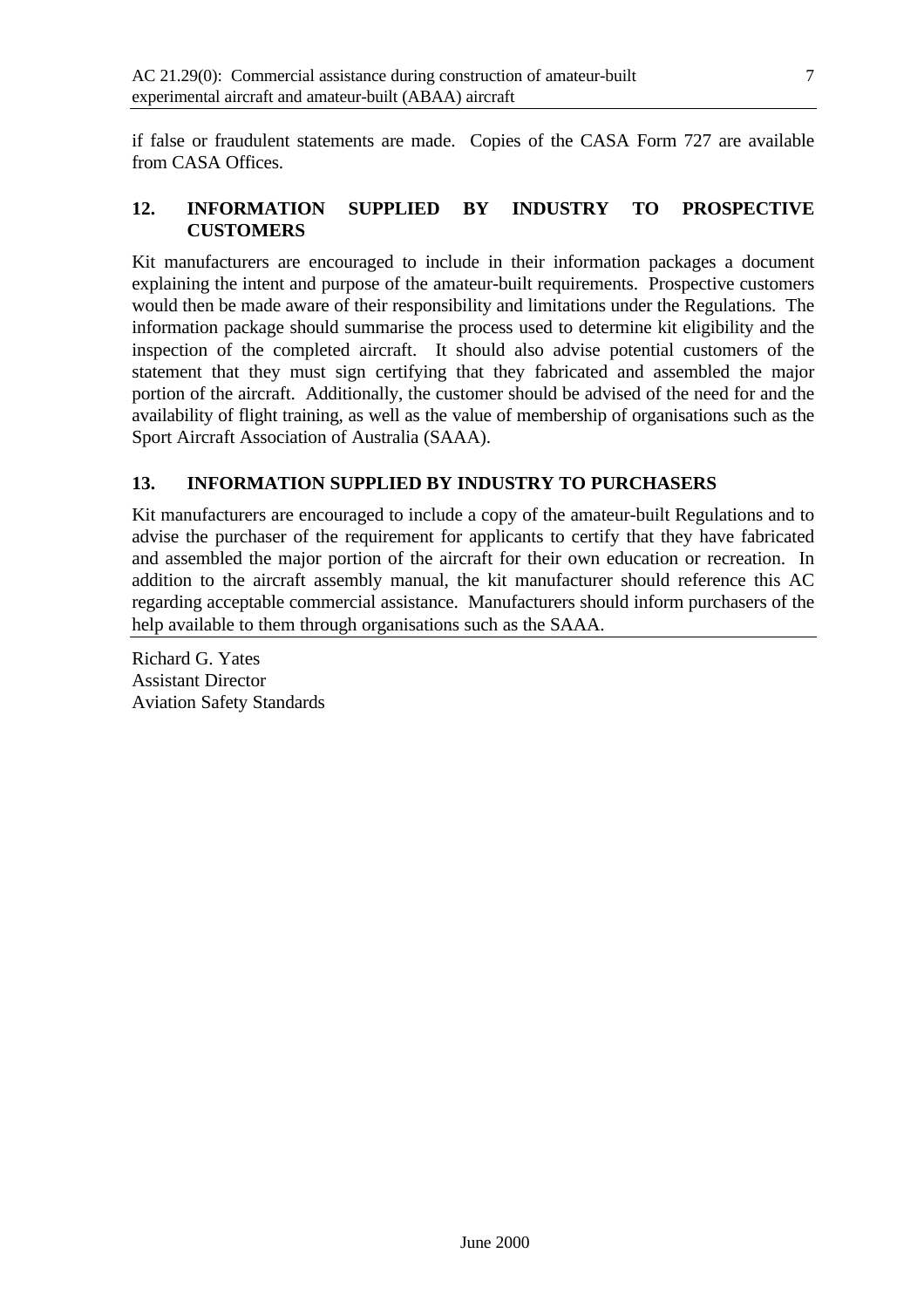#### **Appendix 1**

#### **CASA Fabrication/Assembly Operation Checklist**

#### **GUIDANCE.**

**1.** This form may be used by any person to establish the eligibility of an aircraft to be issued with a Special CoA, for the purpose of operating as an amateur-built experimental aircraft. Prepare the form as follows:

**2.** Enter the company name and address, aircraft model, (by name and/or number), document name and date (manufacturer's parts list, assembly manual, etc., with latest revision) and type of aircraft (land, sea, fixed-wing, rotorcraft, etc.).

**3.** Mark the specific tasks required to fabricate and assemble the aircraft. Mark, an "X" under the column heading "Accomplished By" in the appropriate space when the task is carried out by the AMATEUR. If the task is carried out by the kit manufacturer or by a person providing commercial assistance, a mark will be placed in the kit manufacturer column. Additional blank lines are provided to list any tasks not on the checklist. If a task is listed and not applicable to the construction of the aircraft enter N/A in the appropriate space.

**4.** Use the comments area to enter any additional comments, information or statements, as necessary.

**5.** Print or type the name of the person carrying out the evaluation of the kit or aircraft.

**6.** The person carrying out the evaluation of the kit or aircraft should sign their name in the signature block.

**7.** Enter the date the evaluation was carried out.

**8.** To meet the major portion requirement, the number of check marks in the AMATEUR BUILDER column must exceed the number of check marks in the KIT MANUFACTURER column.

**9.** For additional guidance or interpretation of requirements in unusual circumstances, contact your local CASA office.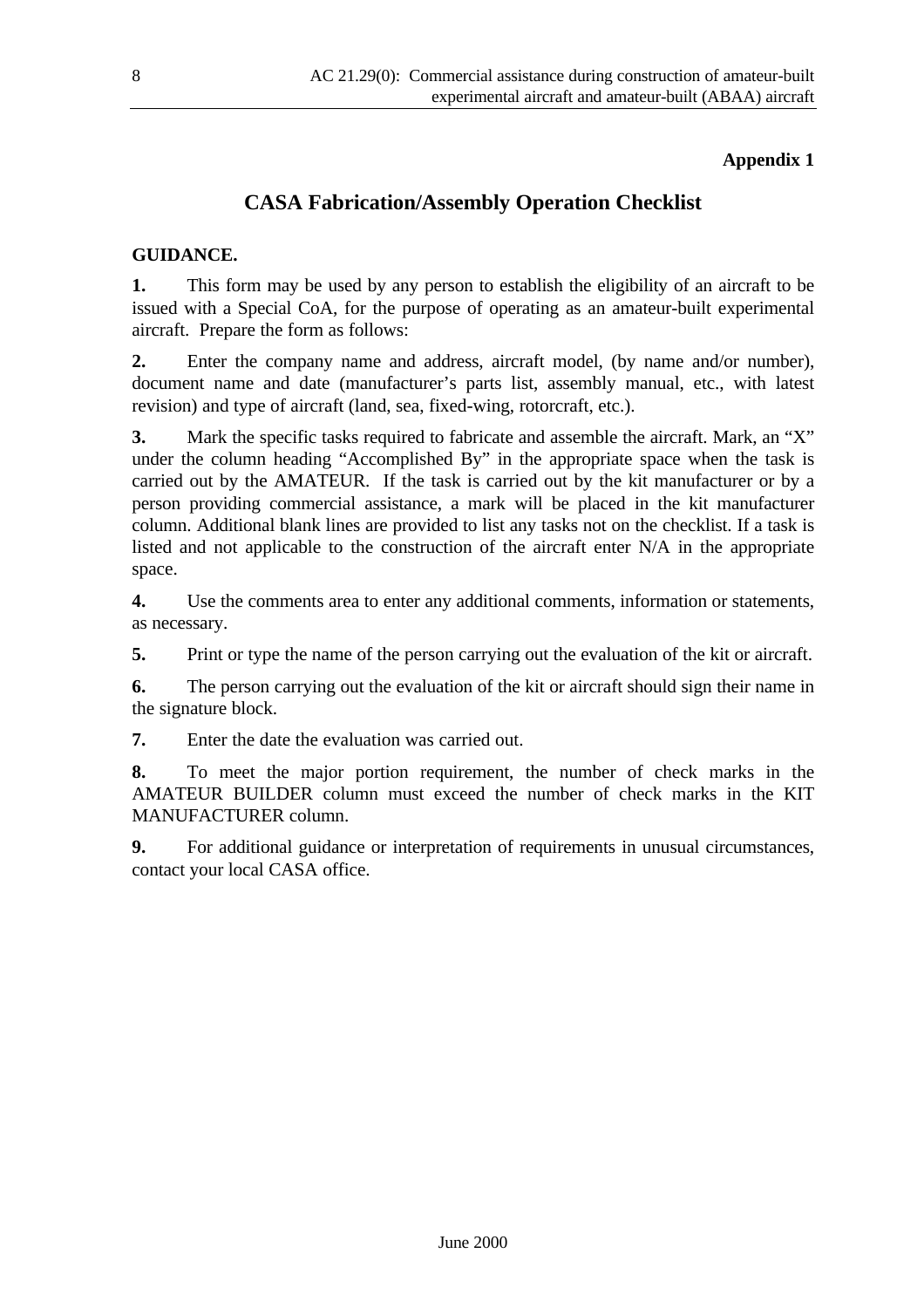#### **Fabrication/Assembly Operation Checklist**

Company Name: \_\_\_\_\_\_\_\_\_\_\_\_\_\_\_\_\_\_\_\_\_\_\_\_\_\_\_\_\_\_\_\_\_\_\_\_\_\_\_\_\_\_\_\_\_\_\_\_\_\_\_\_\_\_\_\_\_\_\_

Address:

Aircraft Model: \_\_\_\_\_\_\_\_\_\_\_\_\_\_\_\_\_\_\_\_\_\_\_\_\_\_\_\_\_\_\_\_\_\_\_\_\_\_\_\_\_\_\_\_\_\_\_\_\_\_\_\_\_\_\_\_\_\_\_\_

Document Name and Date:\_\_\_\_\_\_\_\_\_\_\_\_\_\_\_\_\_\_\_\_\_\_\_\_\_\_\_\_\_\_\_\_\_\_\_\_\_\_\_\_\_\_\_\_\_\_\_\_\_\_\_

Type of Aircraft: \_\_\_\_\_\_\_\_\_\_\_\_\_\_\_\_\_\_\_\_\_\_\_\_\_\_\_\_\_\_\_\_\_\_\_\_\_\_\_\_\_\_\_\_\_\_\_\_\_\_\_\_\_\_\_\_\_\_

**Fuselage**

|                                                    | Kit<br>Manufacturer | Amateur<br><b>Builder</b> |
|----------------------------------------------------|---------------------|---------------------------|
| 1. Fabricate Special Tools or Fixtures             |                     |                           |
| 2. Fabricate Longitudinal Members, Cores or Shells |                     |                           |
| 3. Fabricate Bulkheads or Cross Members            |                     |                           |
| 4. Assemble Fuselage Basic Structure               |                     |                           |
| 5. Fabricate Brackets and Fittings                 |                     |                           |
| 6. Install Brackets and Fittings                   |                     |                           |
| 7. Fabricate Cables, Wire and Lines                |                     |                           |
| 8. Install Cables, Wires and Lines                 |                     |                           |
| 9. Fabricate Fuselage Covering or Skin             |                     |                           |
| 10. Install Fuselage Covering or Skin              |                     |                           |
| 11. Fabricate Windshield/Windows/Canopy            |                     |                           |
| 12. Install Windshield/Windows/Canopy              |                     |                           |
|                                                    |                     |                           |
|                                                    |                     |                           |
|                                                    |                     |                           |
|                                                    |                     |                           |
|                                                    |                     |                           |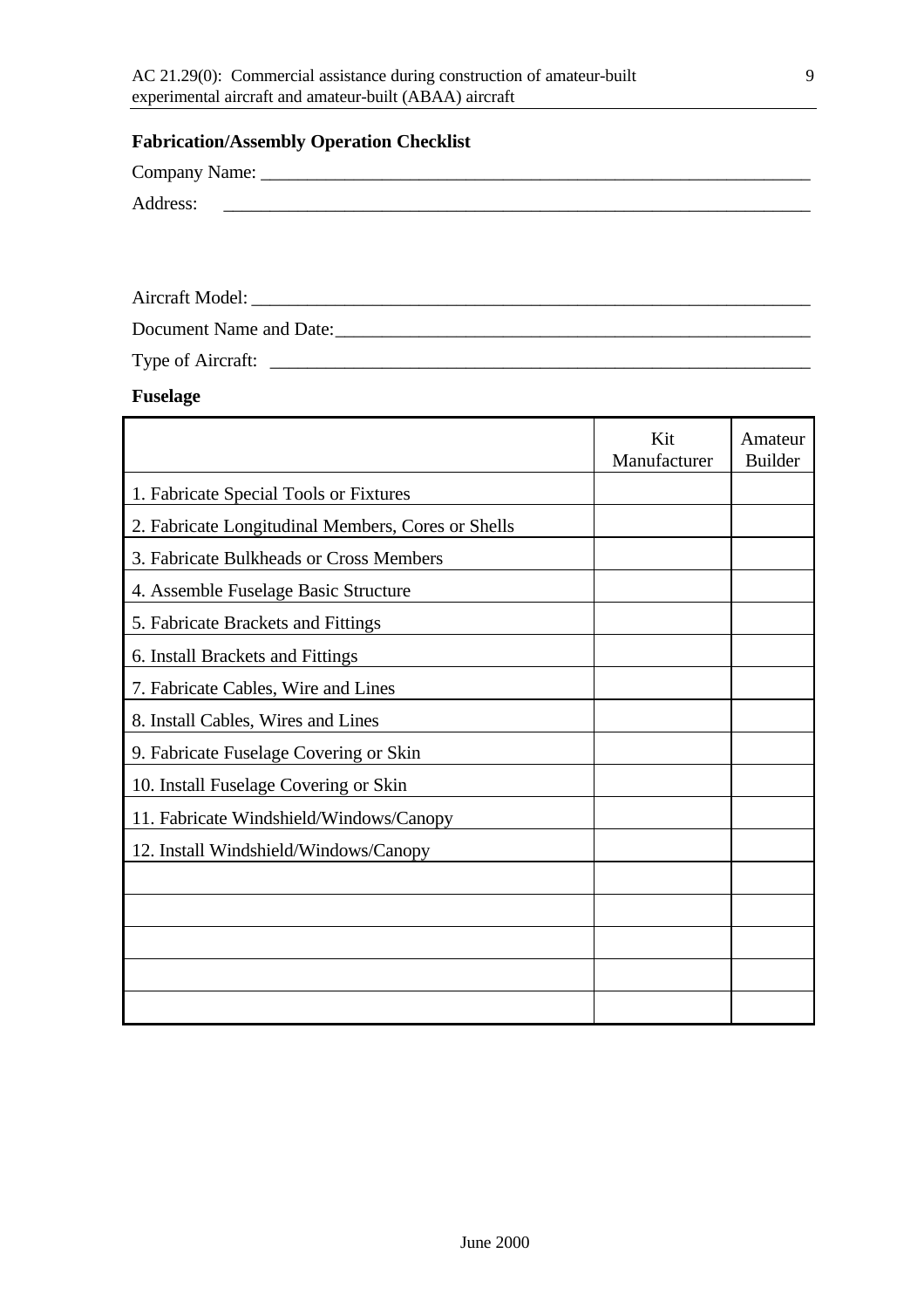### **Wings**

|                                                | Kit<br>Manufacturer | Amateur<br><b>Builder</b> |
|------------------------------------------------|---------------------|---------------------------|
| 1. Fabricate Special Tools or Fixtures         |                     |                           |
| 2. Fabricate Wing Spars                        |                     |                           |
| 3. Fabricate Wings Ribs or Cores               |                     |                           |
| 4. Fabricate Wing Leading and Trailing Edge    |                     |                           |
| 5. Fabricate Drag/Anti-Drag Truss Members      |                     |                           |
| 6. Fabricate Wing Brackets and Fittings        |                     |                           |
| 7. Fabricate Wing Tips                         |                     |                           |
| 8. Assemble Basic Wing Structures              |                     |                           |
| 9. Install Wing Leading/Trailing Edge and Tips |                     |                           |
| 10. Install Drag/Anti-Drag Truss               |                     |                           |
| 11. Fabricate Cables, Wires and Lines          |                     |                           |
| 12. Install Cables, Wires and Lines            |                     |                           |
| 13. Fabricate Wing Covering or Skin            |                     |                           |
| 14. Install Wing Covering or Skin              |                     |                           |
| 15. Fabricate Wing Struts/Wires                |                     |                           |
| 16. Install and Rig Wings and Struts           |                     |                           |
|                                                |                     |                           |
|                                                |                     |                           |
|                                                |                     |                           |
|                                                |                     |                           |
|                                                |                     |                           |

#### **Flight Controls**

|                                                | Kit<br>Manufacturer | Amateur<br><b>Builder</b> |
|------------------------------------------------|---------------------|---------------------------|
| 1. Fabricate Special Tools or Fixtures         |                     |                           |
| 2. Fabricate Aileron Spars                     |                     |                           |
| 3. Fabricate Aileron Ribs or Cores             |                     |                           |
| 4. Assemble Aileron Structure                  |                     |                           |
| 5. Fabricate Aileron Leading and Trailing Edge |                     |                           |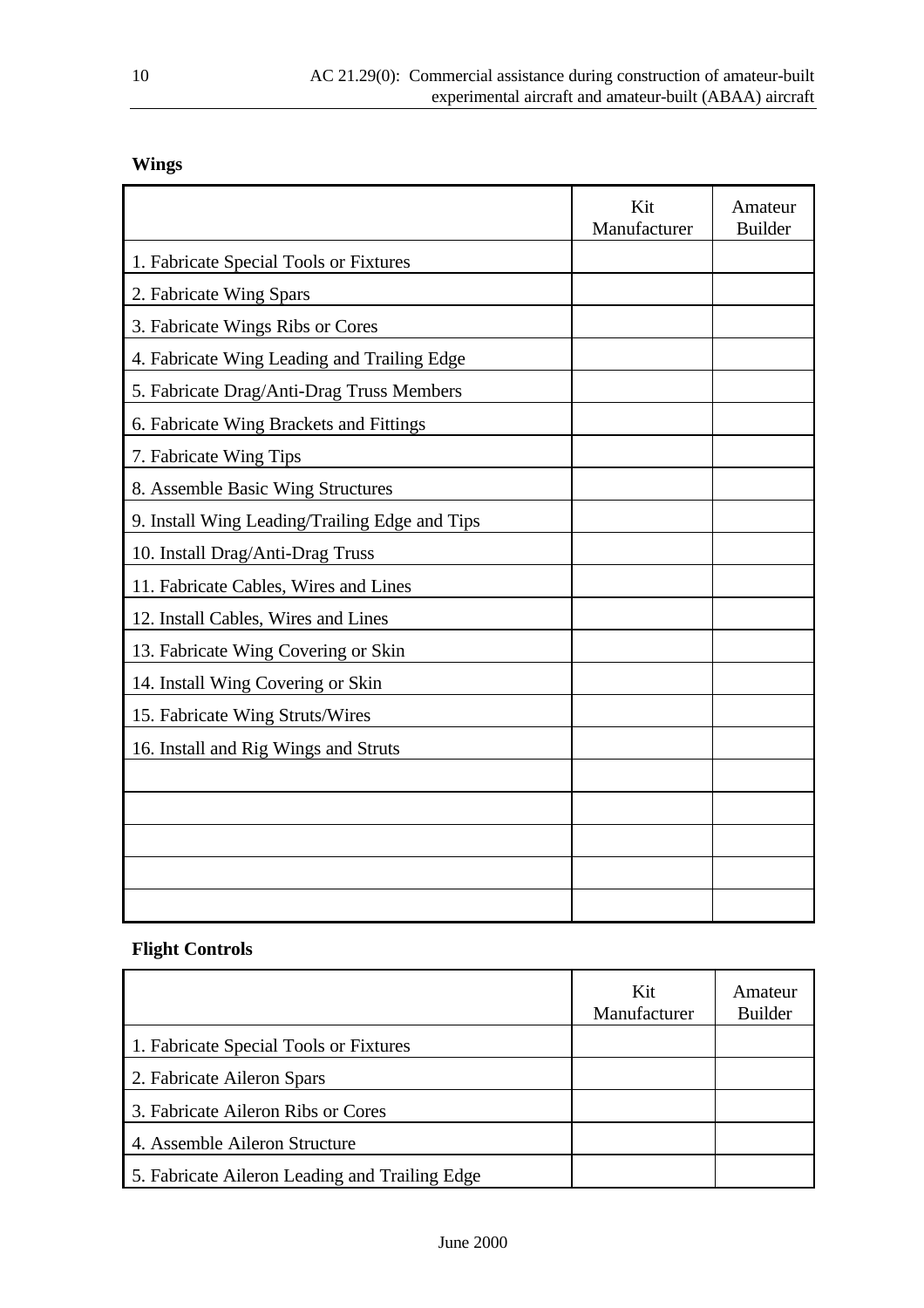| 6. Assemble Aileron Leading and Trailing Edge    |
|--------------------------------------------------|
| 7. Fabricate Aileron Brackets and Fittings       |
| 8. Install Aileron Brackets and Fittings         |
| 9. Fabricate Aileron Covering or Skin            |
| 10. Install Aileron Covering or Skin             |
| 11. Fabricate Aileron Trim Tab                   |
| 12. Install Aileron Trim Tab                     |
| 13. Install and Rig Aileron                      |
| 14. Fabricate Flap Spars                         |
| 15. Fabricate Flap Ribs or Cores                 |
| 16. Assemble Flap Structure                      |
| 17. Fabricate Flap Leading and Trailing Edge     |
| 18. Assemble Flap Leading and Trailing Edge      |
| 19. Fabricate Flap Brackets and Fittings         |
| 20. Install Flap Brackets and Fittings           |
| 21. Fabricate Flap Covering or Skin              |
| 22. Install Flap Covering or Skin                |
| 23. Install and Rig Flap                         |
| 24. Fabricate Elevator Spars                     |
| 25. Fabricate Elevator Ribs or Cores             |
| 26. Assemble Elevator Structure                  |
| 27. Fabricate Elevator Leading and Trailing Edge |
| 28. Assemble Elevator Leading and Trailing Edge  |
| 29. Fabricate Elevator Brackets and Fittings     |
| 30. Install Elevator Brackets and Fittings       |
| 31. Fabricate Elevator Covering or Skin          |
| 32. Install Elevator Covering or Skin            |
| 33. Fabricate Elevator Trim Tab                  |
| 34. Install Elevator Trim Tab                    |
| 35. Install and Rig Elevator                     |
| 36. Fabricate Rudder Spars                       |
| 37. Fabricate Rudder Ribs or Cores               |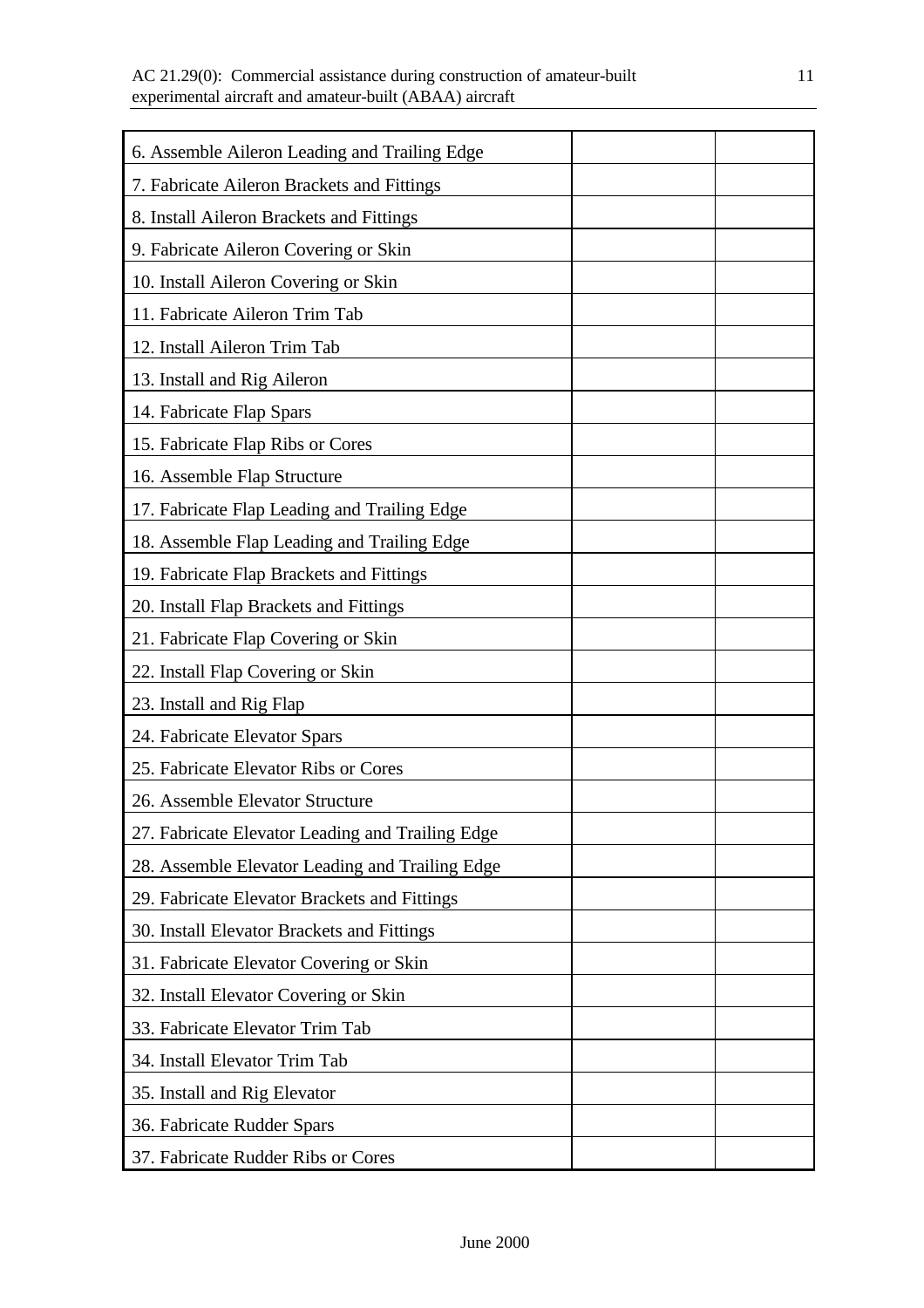| 38. Assemble Rudder Structure                  |  |
|------------------------------------------------|--|
| 39. Fabricate Rudder Leading and Trailing Edge |  |
| 40. Assemble Rudder Leading and Trailing Edge  |  |
| 41. Fabricate Rudder Brackets and Fittings     |  |
| 42. Install Rudder Brackets and Fittings       |  |
| 43. Fabricate Rudder Covering or Skin          |  |
| 44. Install Rudder Covering or Skin            |  |
| 45. Fabricate Rudder Trim Tab                  |  |
| 46. Install Rudder Trim Tab                    |  |
| 47. Install and Rig Rudder                     |  |
|                                                |  |
|                                                |  |
|                                                |  |
|                                                |  |
|                                                |  |

#### **Empennage**

|                                            | Kit<br>Manufacturer | Amateur<br><b>Builder</b> |
|--------------------------------------------|---------------------|---------------------------|
| 1. Fabricate Special Tools or Fixtures     |                     |                           |
| 2. Fabricate Spars                         |                     |                           |
| 3. Fabricate Ribs or Cores                 |                     |                           |
| 4. Fabricate Leading and Trailing Edges    |                     |                           |
| 5. Fabricate Tips                          |                     |                           |
| 6. Fabricate Brackets and Fittings         |                     |                           |
| 7. Assemble Empennage Structures           |                     |                           |
| 8. Install Leading/Trailing Edges and Tips |                     |                           |
| 9. Install Fittings                        |                     |                           |
| 10. Fabricate Cables, Wires and Lines      |                     |                           |
| 11. Install Cables, Wires and Lines        |                     |                           |
| 12. Fabricate Empennage Covering or Skin   |                     |                           |
| 13. Install Empennage Covering or Skin     |                     |                           |
|                                            |                     |                           |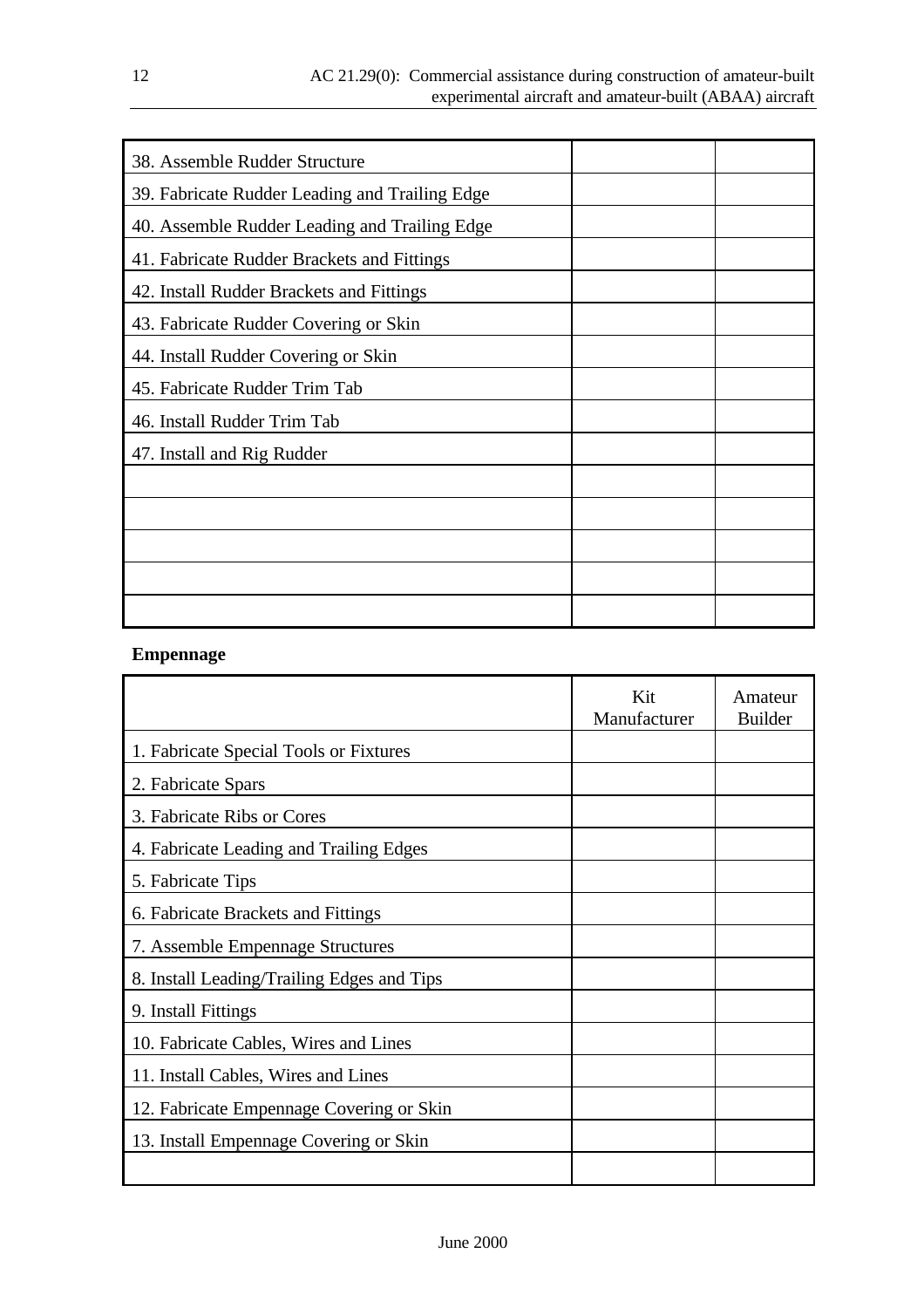#### **Canard**

|                              | Kit<br>Manufacturer | Amateur<br><b>Builder</b> |
|------------------------------|---------------------|---------------------------|
| 1. Fabricate Canard          |                     |                           |
| 2. Assemble Canard Structure |                     |                           |
| 3. Install and Rig Canard    |                     |                           |
|                              |                     |                           |

#### **Landing Gear**

|                                                    | Kit<br>Manufacturer | Amateur<br><b>Builder</b> |
|----------------------------------------------------|---------------------|---------------------------|
| 1. Fabricate Special Tools or Fixtures             |                     |                           |
| 2. Fabricate Struts                                |                     |                           |
| 3. Fabricate Brakes System                         |                     |                           |
| 4. Fabricate Retraction System                     |                     |                           |
| 5. Fabricate Cables, Wires and Lines               |                     |                           |
| 6. Assemble Wheels, Brakes, Tires and Landing Gear |                     |                           |
| 7. Install Landing Gear System Components          |                     |                           |
|                                                    |                     |                           |

#### **Propulsion**

|                                            | Kit<br>Manufacturer | Amateur<br><b>Builder</b> |
|--------------------------------------------|---------------------|---------------------------|
| 1. Fabricate Special Tools or Fixtures     |                     |                           |
| 2. Fabricate Engine Mount                  |                     |                           |
| 3. Fabricate Engine Cooling System/Baffles |                     |                           |
| 4. Fabricate Induction System              |                     |                           |
| 5. Fabricate Exhaust System                |                     |                           |
| 6. Fabricate Engine Controls               |                     |                           |
| 7. Fabricate Brackets and Fittings         |                     |                           |
| 8. Fabricate Cables, Wires and Lines       |                     |                           |
| 9. Assemble Engine                         |                     |                           |
| 10. Install Engine and Items Listed Above  |                     |                           |
| 11. Fabricate Engine Cowling               |                     |                           |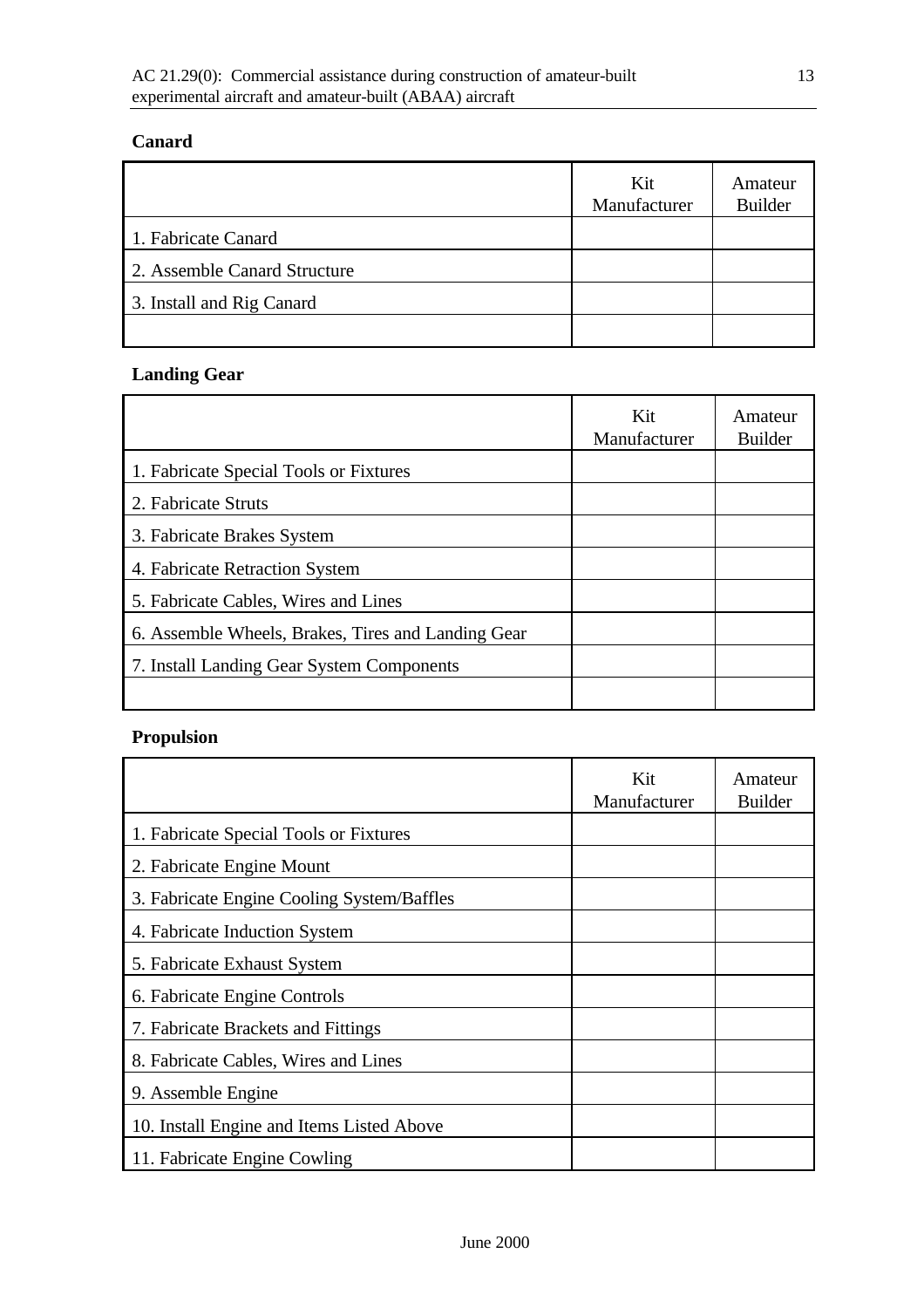| 12. Install Engine Cowling           |  |
|--------------------------------------|--|
| 13. Fabricate Propeller              |  |
| 14. Install Propeller                |  |
| 15. Fabricate Fuel Tank              |  |
| 16. Install Fuel Tank                |  |
| 17. Fabricate Fuel System Components |  |
| 18. Install Fuel System Components   |  |
|                                      |  |

#### **Main Rotor Drive Systems and Control Mechanism(s)**

|                                                                                 | Kit<br>Manufacturer | Amateur<br><b>Builder</b> |
|---------------------------------------------------------------------------------|---------------------|---------------------------|
| 1. Fabricate Special Static and Dynamic Rotor Rigging<br><b>Tools</b>           |                     |                           |
| 2. Fabricate/Assemble Main Rotor Drive Train                                    |                     |                           |
| 3. Install Main Rotor Drive Train Assembly                                      |                     |                           |
| Fabricate/Assemble Main Rotor Shaft<br>4 <sup>1</sup><br>and<br>Hub<br>Assembly |                     |                           |
| 5. Install Main Rotor Shaft and Hub Assembly                                    |                     |                           |
| 6. Align Main Rotor Shaft, Drive Train Shaft and Hub<br>Assembly                |                     |                           |
| 7. Fabricate Main Rotor Rotating Controls                                       |                     |                           |
| 8. Install Main Rotor Rotating Controls                                         |                     |                           |
| 9. Fabricate Main Rotor Non-Rotating Controls                                   |                     |                           |
| 10. Rig Main Rotor Rotating and Non-Rotating Controls                           |                     |                           |
| 11. Fabricate Main Rotor Blades                                                 |                     |                           |
| 12. Install Main Rotor Blades on Rotor Hub                                      |                     |                           |
| 13. Statically Balance and Rig Main Rotor System                                |                     |                           |
| 14. Dynamically Track and Balance Main Rotor System                             |                     |                           |
|                                                                                 |                     |                           |
|                                                                                 |                     |                           |
|                                                                                 |                     |                           |
|                                                                                 |                     |                           |
|                                                                                 |                     |                           |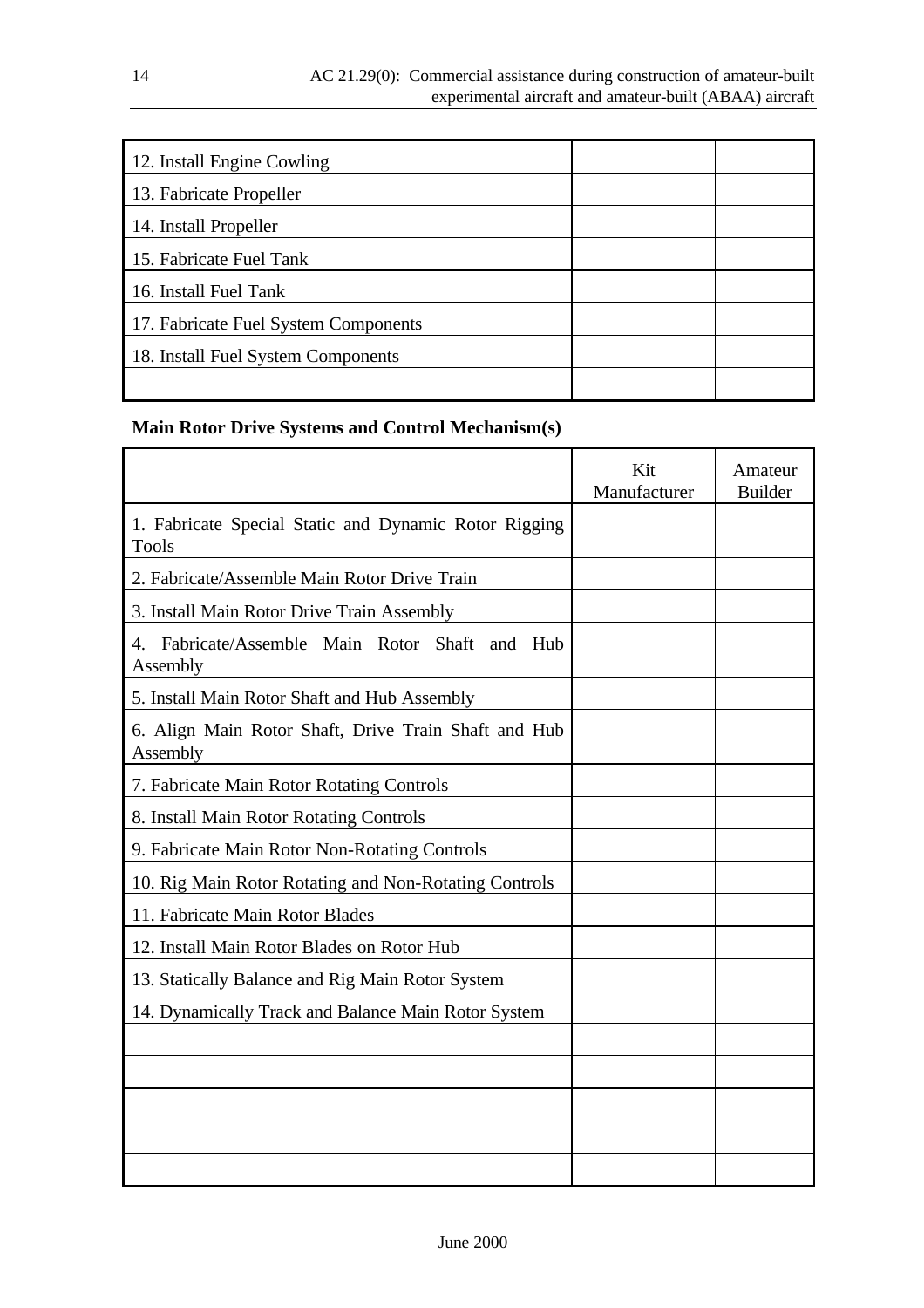|                                                                | Kit<br>Manufacturer | Amateur<br><b>Builder</b> |
|----------------------------------------------------------------|---------------------|---------------------------|
| 1. Fabricate Special Static Tail Rotor Rigging Tools           |                     |                           |
| 2. Fabricate Vertical Trim Fin                                 |                     |                           |
| 3. Install Vertical Trim Fin                                   |                     |                           |
| 4. Fabricate Horizontal Stabiliser                             |                     |                           |
| 5. Install Horizontal Stabiliser                               |                     |                           |
| 6. Fabricate Tail Rotor Drive System                           |                     |                           |
| 7. Install Tail Rotor Drive System                             |                     |                           |
| 8. Fabricate Tail Cone or Frame                                |                     |                           |
| 9. Install and Rig Tail Cone or Frame                          |                     |                           |
| 10. Rig Vertical Trim Fin                                      |                     |                           |
| 11. Fabricate Tail Rotor Shaft and Hub Assembly                |                     |                           |
| 12. Install Tail Rotor Shaft and Hub Assembly                  |                     |                           |
| 13. Fabricate Tail Rotor Rotating and Non-Rotating<br>Controls |                     |                           |
| 14. Rig Tail Rotor Rotating and Non-Rotating Controls          |                     |                           |
| 15. Fabricate/Assemble Tail Rotor Blades                       |                     |                           |
| 16. Install Tail Rotor Blades                                  |                     |                           |
| 17. Statically Balance and Rig Tail Rotor System               |                     |                           |
| 18. Dynamically Track and Balance Tail Rotor System            |                     |                           |

#### **Tail Rotor Drive Systems and Control Mechanism(s)**

#### **Cockpit/Interior**

|                                                       | Kit<br>Manufacturer | Amateur<br><b>Builder</b> |
|-------------------------------------------------------|---------------------|---------------------------|
| 1. Fabricate Instrument Panel                         |                     |                           |
| 2. Install Instrument Panel and Instruments           |                     |                           |
| 3. Fabricate Seats                                    |                     |                           |
| 4. Install Seats                                      |                     |                           |
| 5. Fabricate Electrical Wiring, Controls and Switches |                     |                           |
| 6. Install Electrical System, Controls and Switches   |                     |                           |

#### **Totals**

| Add total number of marks in each of the columns |  |
|--------------------------------------------------|--|
|                                                  |  |